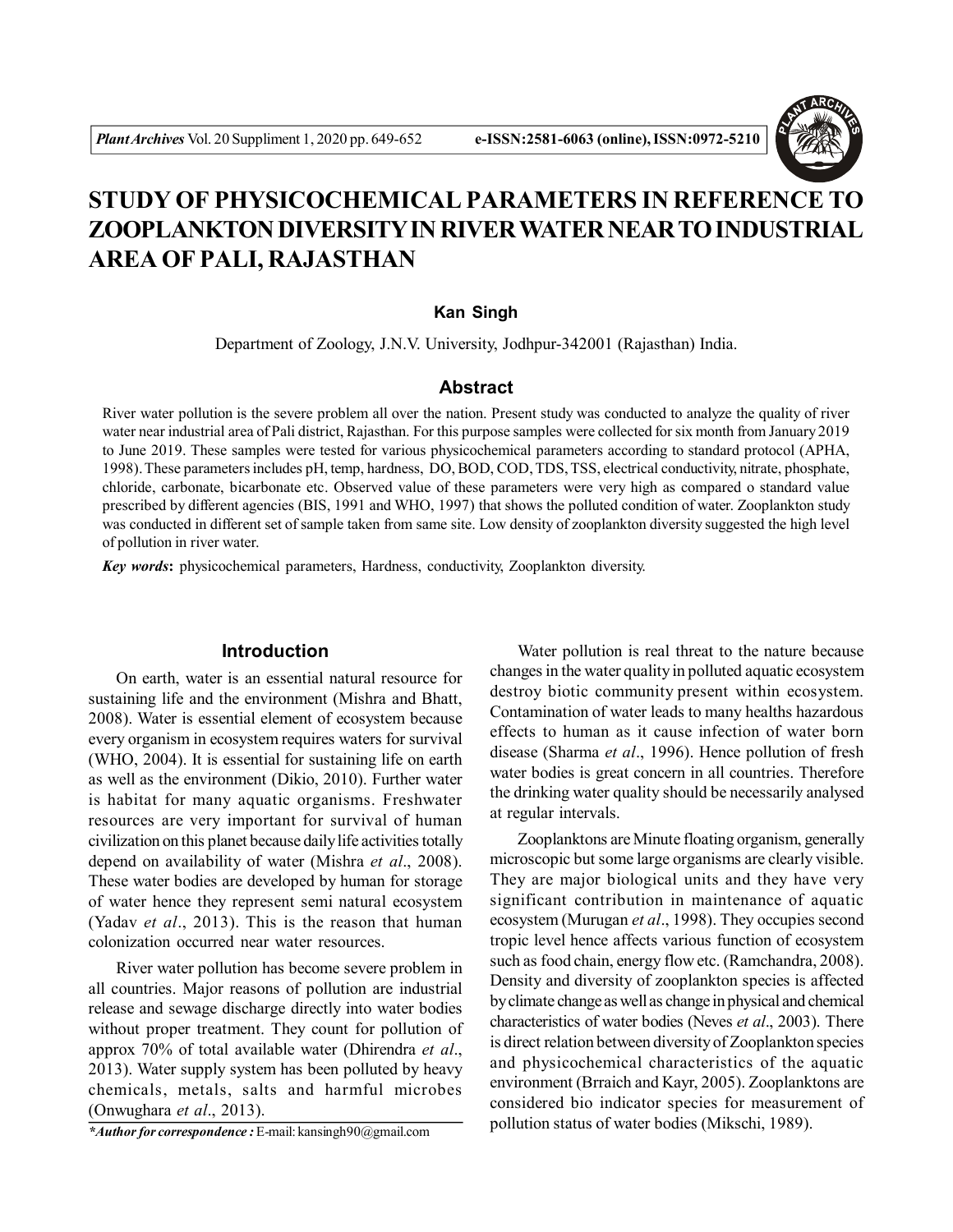Studies about changing water conditions and their impact on organisms had become significant in recent times. Analysis of physicochemical parameters gives idea about water quality and it is helpful in assessment of pollution in aquatic system. Present study was conducted to analyze the physicochemical parameters and their impact on population density and diversity of zooplankton species in river water in Pali district, Rajasthan.

#### **Material and Methods**

Pali city was selected as study area which is situated on bank of Bandi river in state of Rajasthan in western part of India. It is located at 25.77°N latitude and at 73.33ºE altitudes. Pali city is well known for textiles industries and popularly called "The Industrial City". Three different sampling sites were selected near industrial area named as sampling station I, II and III. Water sample were collected on monthly basis regularly from January 2019 to June 2019. Samples were taken in plastic bottles (0.5L and 1L) and brought to laboratory for estimation of physicochemical parameters using APHA standard methods (APHA, 1998). Plankton collection was done using plankton collecting net.

#### **Result and Discussion**

Results of the present study are given in table 1 and table 2 that represent measurement of various physicochemical parameters and occurrence of zooplankton species respectively. These results are discussed below.

Temperature value in present study shows upward trend from January to June. Desired limit of temperature to sustain life is 28-30ºC. Minimum value was recorded in January (18.4ºC) and maximum was observed in June (38.5ºC). The pH value ranges between 7.5 to 9.5 in water samples which indicates alkaline nature of water mainly due to carbonate and bicarbonate. According to BIS (Bureau of Indian Standard) the permissible limit of pH should be 6.5-8.5. Dissolved Oxygen (DO) value indicated the high pollution level as it was very less than the required amount (2-4mg/L) of oxygen to sustain life (Francis-Floyd 2003). The total hardness

values found in range of 206-332 mg/L. The maximum value was found in May and minimum in January. Maximum recorded value of Biochemical Oxygen Demand (BOD) was 704mg/L in month of January and minimum value was 330mg/L recorded in month of May. Chemical Oxygen Demand (COD) COD value were

**Table 1:** Showing values of various physicochemical parameters during study period.

| <b>Parameters</b>  | <b>Sampling</b>         | Jan              | Feb               | Mar              | Apr             | <b>May</b>       | June            |
|--------------------|-------------------------|------------------|-------------------|------------------|-----------------|------------------|-----------------|
|                    | <b>Station</b>          | 2018             | 2018              | 2018             | 2018            | 2018             | 2018            |
|                    | I                       | 8.95             | 8.8               | 9.0              | 8.6             | 7.7              | 7.8             |
| pH                 | $\mathbf I$             | 7.9              | 7.5               | 7.6              | 7.7             | 8.3              | 8.8             |
|                    | $\overline{\mathbf{H}}$ | $\overline{8.5}$ | 8.8               | 8.9              | 9.1             | 92               | 92              |
|                    | I                       | $\overline{19}$  | 21                | $\overline{30}$  | 31.3            | 34               | 38.5            |
| Temp               | $\overline{\rm II}$     | 18.4             | 22                | $\overline{26}$  | 28.8            | $\overline{32}$  | 37              |
|                    | $\overline{\rm III}$    | 19.5             | $\overline{21.8}$ | $\overline{25}$  | 29              | $\overline{33}$  | $\overline{38}$ |
| Dissolved          | I                       | 0.82             | 0.85              | 0.80             | 0.68            | 0.56             | 0.46            |
| Oxygen             | $\mathbf I$             | 0.69             | 0.78              | 0.70             | 0.60            | 0.48             | 0.38            |
| (mg/l)             | Ш                       | 0.91             | 0.81              | 0.79             | 0.72            | 0.53             | 0.41            |
| <b>TSS</b>         | I                       | 628              | 694               | 724              | 795             | 804              | 838             |
| (mg/l)             | $\overline{\rm II}$     | 616              | 592               | 620              | 656             | 710              | 728             |
|                    | III                     | 524              | 510               | $\overline{534}$ | 602             | 594              | 576             |
| Hardness           | Ī                       | 204              | 224               | 235              | 242             | 248              | 266             |
| (mg/l)             | $\overline{\rm II}$     | 291              | 259               | 278              | 296             | 332              | 318             |
|                    | Ш                       | 241              | 264               | 288              | 294             | 308              | 304             |
| COD                | I                       | 1020             | 1220              | 1480             | 1323            | 1490             | 1545            |
| (mg/l)             | $\overline{\mathbf{u}}$ | 830              | 848               | 1020             | 1228            | 1280             | 1394            |
|                    | $\overline{\mathbf{H}}$ | 1124             | 1232              | 1178             | 1624            | 1140             | 1412            |
| <b>BOD</b>         | Ī                       | 476              | 522               | 565              | 440             | 420              | 418             |
| (mg/l)             | $\overline{\rm II}$     | 470              | 370               | 420              | 382             | 330              | 396             |
|                    | $\overline{\mathbf{H}}$ | 704              | 680               | 624              | 528             | 476              | 416             |
| Electrical         | I                       | 8000             | 8800              | 10100            | 10200           | 13700            | 17000           |
| conductivity       | $\mathbf I$             | 7250             | 8700              | 9600             | 13000           | 14800            | 16500           |
| $(\mu$ mhos/cm $)$ | Ш                       | 9200             | 8700              | 9500             | 10500           | 12300            | 14220           |
| Chloride           | Ī                       | 1435             | 1510              | 1465             | 1620            | 1692             | 1700            |
| Conc.              | $\overline{\rm II}$     | 1590             | 1668              | 1675             | 1722            | 1800             | 1885            |
| (mg/l)             | III                     | 1500             | 1660              | 1620             | 1700            | 1790             | 1800            |
| Phosphate          | I                       | 12.00            | 13.20             | 17.00            | 17.60           | 19.50            | 20.90           |
| concentration      | $\overline{\rm II}$     | 11.10            | 10.12             | 9.80             | 10.70           | 10.96            | 13.20           |
| (mg/l)             | Ш                       | 12.30            | 12.20             | 12.80            | 12.90           | 14.00            | 14.80           |
| Nitrate            | I                       | 83               | 87                | 92               | 102             | 112              | 146             |
| concentration      | $\mathbf I$             | 72               | 68                | 81               | 82              | 92               | 106             |
| (mg/l)             | $\overline{\mathbf{H}}$ | $\overline{76}$  | $\overline{82}$   | $\overline{78}$  | $\overline{80}$ | $\overline{108}$ | 102             |
| CO <sub>2</sub>    | I                       | 342              | 328               | 308              | 381             | 380              | 349             |
| concentration      | $\rm II$                | 149              | 138               | 210              | 226             | 244              | 256             |
| (mg/l)             | Ш                       | 178              | 206               | 164              | 236             | 248              | 228             |
| Bicarbonate        | $\bf I$                 | 161              | 167               | 149              | 204             | 258              | 256             |
| concentration      | Π                       | 142              | 129               | 164              | 178             | 220              | 246             |
| (mg/l)             | $\rm III$               | 176              | 159               | 166              | 162             | 198              | 210             |
| <b>TDS</b>         | I                       | 3390             | 3466              | 3638             | 3900            | 4078             | 4224            |
| (mg/l)             | $\rm II$                | 2820             | 2754              | 3026             | 3086            | 3166             | 3212            |
|                    | Ш                       | 3134             | 3024              | 2950             | 2890            | 3016             | 3032            |

found in range of 830-1545 mg/l in which minimum value observed in January and maximum in June. Recorded value of EC (Electrical Conductivity) were ranged from 7250 to 17800  $\Omega$ /cm. The maximum value of conductivity was found in June. Total Solids represents both dissolved solid and suspended form. Total dissolved solids (TDS)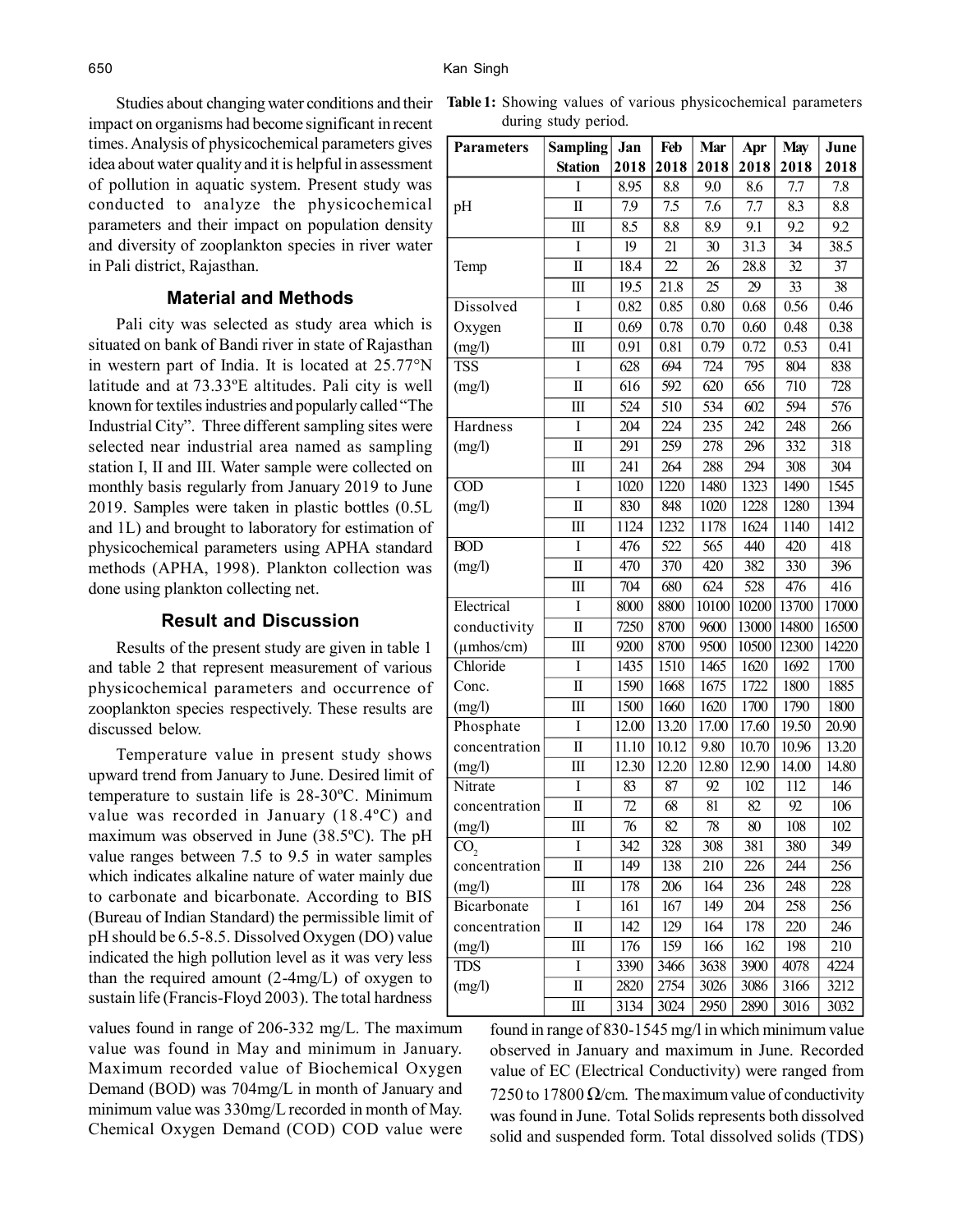

**Fig. 1:** Showing distribution of Zooplankton in different sampling sites.

**Table 2 :**Zooplankton percentage of different groups in different sampling site.

| Group     | Site-1 | Site-2   | Site-3 |
|-----------|--------|----------|--------|
| Rotifer   | 42%    | 46%      | 39%    |
| Cladocera | 36%    | 33%      | 38%    |
| Copepod   | 15%    | $12.5\%$ | 18%    |
| Ostracod  | 7%     | 8.5%     | 5%     |

in present study water found in between 2754-4220 mg/ L. minimum value of TDS was observed in February. Total Suspended Solid (TSS) values were found in range of 510 to 838 mg/L. Phosphate concentration was maximum in June (20.90 mg/L) and minimum was found in March (9.8 mg/L). Nitrate concentration is affected by action of microorganisms. Maximum concentration was found in June (146 mg/L) where as minimum was observed in February (68mg/L). Chloride concentration value ranged between 1435-1885 mg/L. Highest concentration observed in June and the lowest recorded value of chloride was in January.  $CO<sub>2</sub>$  concentration was measured in range of 138-349 mg/L where as Bicarbonate concentration was found maximum in April (258 mg/L) and minimum in February (129mg/L).

Zooplankton diversity and their abundance are directly affected by physicochemical characteristics of water (Poongodi *et al*., 2009). Identification and counting of different zooplankton species had been done regularly during study period. Four group of zooplankton were identified from collected samples (Table 2). Rotifers were the most abundant while ostracoda were least abundant. Overall maximum density of zooplankton was observed in summer (June) because increased temperature leads to increased activity of plankton (Dhanasekaran *et al*., 2017).

# **Conclusion**

This study shows that value of different physicochemical parameters are above their permissible limit hence it indicated polluted status of water. Plankton diversity and their number were found very lesser which further indicates pollution level of water bodies. Analysis of physicochemical parameters reveals status of water quality. It provides information so that planning for cure of pollution can be done in order to avoid health hazardous effects of polluted water. Study of zooplankton species is important because that can be used as pollution indicator.

#### **Acknowledgement**

Author is thankful to Head, Department of Zoology for providing facility to conduct this research work and to Department of Biotechnology, India for financial assistance. Author is also grateful Dr. Anil Choudhary for necessary guidance in field study.

## **References**

- APHA, (1998). Standard methods for examination of water and waste water, American Public health Association, Washington D.C.
- BIS, (1991). Indian Standards for Drinking Water. Bureau of Indian Standards, New Delhi.
- Brraich, O.S. and R. Kayr (2005). Phytoplankton community structure and species density of Nangal wetland, Punjab, India. *International research Journal of Biological Sciences.*, **4(3):** 76-83.
- Mishra, A. and V. Bhatt (2008). Physico-Chemical and Microbiological Analysis of Under Ground Water in V.V Nagar and Nearby Places of Anand district, Gujarat, India. *Journal of Chemistry.*, **5(3):** 487-492.
- Dhanasekaran, M., S.P. Bhavan, N. Manickam and R. Kalpana (2017). Physico-chemical characteristics and zooplankton diversity in a perennial lake at Dharmapuri (Tamil Nadu, India). *Journal of Enomology and Zoology Studies.*, **5(1):** 285-292.
- Dhirendra, M.J., K. Alok and A. Namita (2009). Studies on physicochemical parameters to assess the water quality of river ganga for drinking purpose in haridwar district, *Rasayan Journal of Chemistry.*, **2(1):** 195-203.
- Dikio, E.D. (2010). Water quality evaluation of Vaal River, Sharpeville and Bedworth lakes in the Vaal Region of South Africa. *Research Journal of Applied Sciences, Engineering and Technology.*, **2(6):** 574-579.
- Francis-Floyd, R. (2003). Dissolved *Oxygen for Fish Production. Fact Sheet FA 27.* Florida: Department of Fisheries and Aquaculture, Florida Cooperative Extension Service, *Institute of Food and Agricultural Sciences*, University of Florida.
- Mikschi, E. (1989). Rotifer distribution in relation to temperature and oxygen content. *Hydrobiol.*, **186 (1):** 209-214.
- Mishra, A. and V. Bhatt (2008). Physico-Chemical and Microbiological Analysis of Under Ground Water in V.V Nagar and Nearby Places of Anand India. *Journal of*